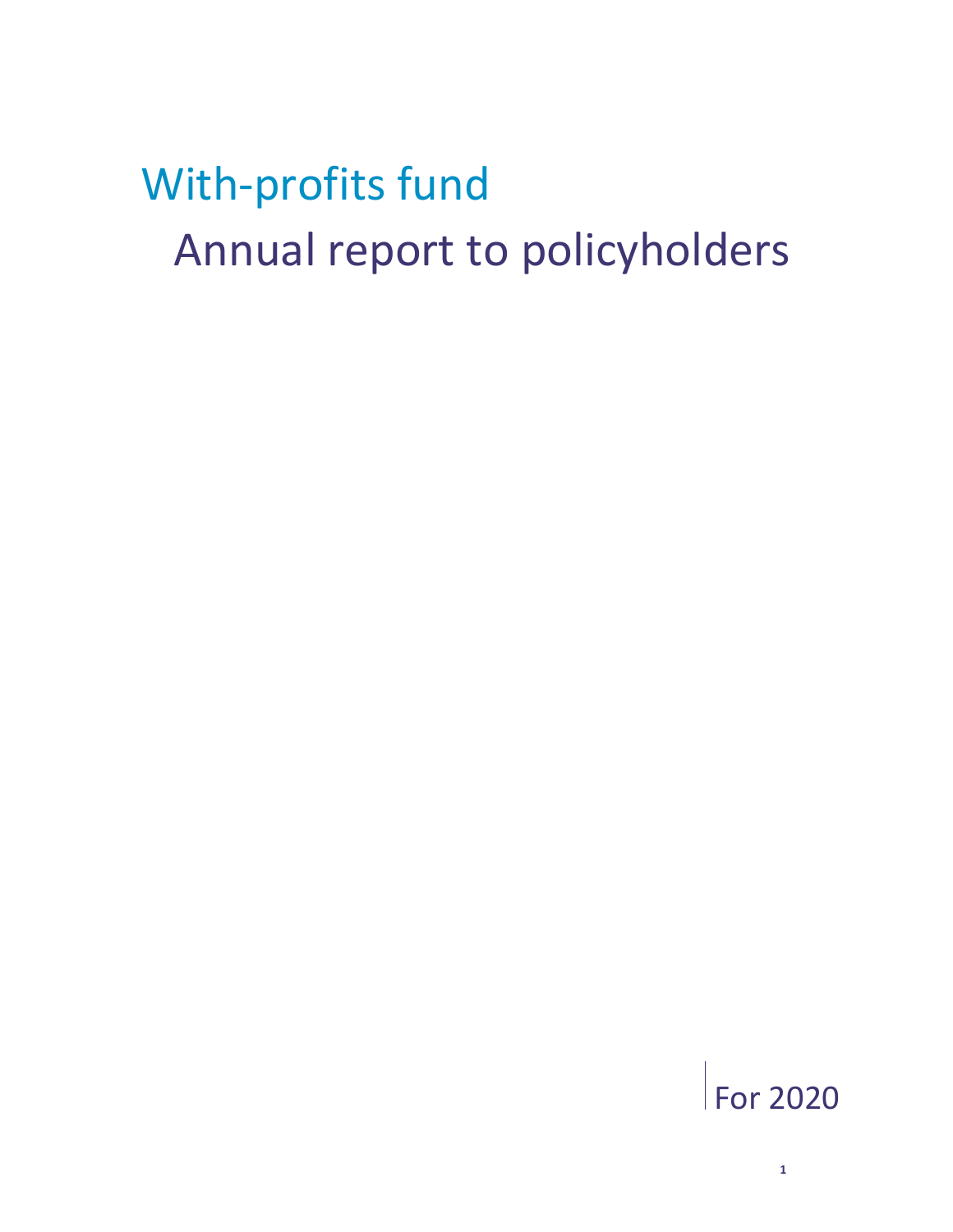## **Contents**

|                                                               | Page |
|---------------------------------------------------------------|------|
| 1. Introduction                                               | 2    |
| 2. Summary                                                    | 2    |
| 3. Governance arrangement for with-profits business           | 3    |
| 4. How we have complied with our PPFM                         |      |
| Bonus rates                                                   | 3    |
| Surrender values                                              | 3    |
| Investment strategy                                           | 3    |
| Inherited estate                                              | 4    |
| Charges and expenses                                          | 4    |
| Arrangements for new business                                 | 4    |
| Equity between different groups of with-profits policyholders | 4    |
| Changes to the PPFM and Communications to policyholders       | 4    |
| 5. Conclusion                                                 | 4    |
| 6. Report from the With-Profits Actuary                       | 5    |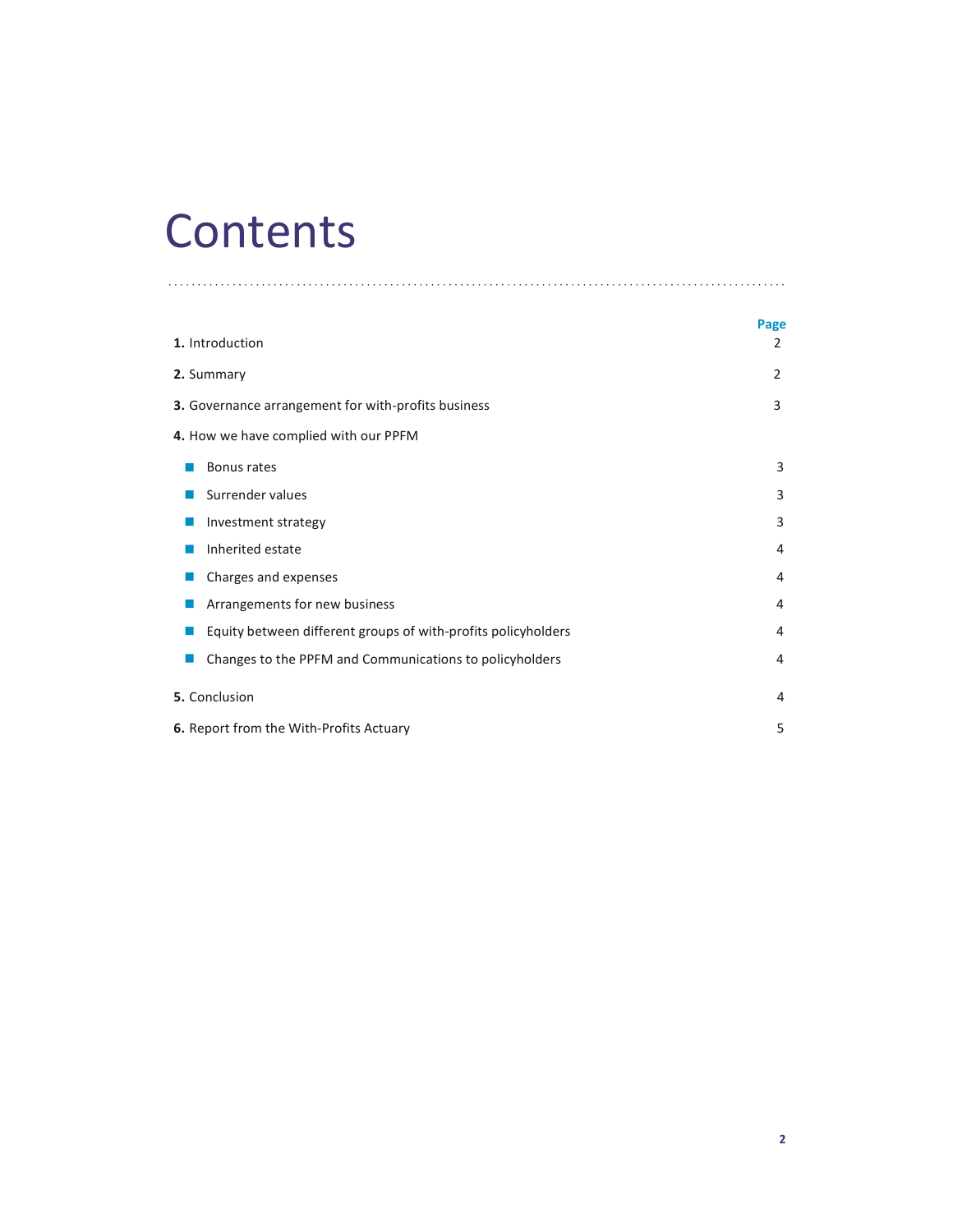#### 1. Introduction

The purpose of this report is to explain how we have managed our with-profits fund during 2020 and to demonstrate that we have followed our published Principles and Practices of Financial Management (PPFM), which is available on our website: www.nationalfriendly.co.uk. This includes the setting of bonuses and the investment decisions we have made.

If you require more technical detail you can view our current PPFM, which sets out the meaning of any terms used in this report and is also available on our website.

#### 2. Summary

In the opinion of the Board, the with-profits fund has been managed in accordance with our PPFM over the period 1 January 2020 to 31 December 2020.

This opinion takes into account all areas where discretion has been exercised or where there have been any competing rights, or interest, between different groups of policyholders.

Appropriate governance arrangements have been maintained throughout this period to ensure we comply with the PPFM in the conduct of with-profits business.

#### 3. Governance arrangement for with-profits business

We have two key roles to provide reassurance that our with-profits business is being managed in accordance with our PPFM. They are the With-Profits Advisory Arrangement (WPAA) and the With-Profits Actuary.

The WPAA was established to monitor, advise and report on matters relating to the management and governance of our with-profits business.

In particular the WPAA provides independent judgement in the assessment of compliance with the PPFM and how any conflicting rights of policyholders are addressed.

The With-Profits Actuary is responsible for providing the Board with advice on areas of discretion as they relate to the fair treatment of with-profits policyholders. This includes making recommendations regarding bonus rates, reviewing communication to with-profits policyholders and ensuring the interests of with-profits policyholders are taken into account in a fair and balanced way.

The With-Profits Actuary's report to policyholders in respect of 2020 can be found at the end of this document.

#### 4. How we have complied with our PPFM

There are a number of important areas where the Board has exercised its discretion in managing the with-profits business during 2020.

#### Bonus rates

Bonus rates were reviewed by the With Profits Actuary and the WPAA and changes were approved by the Board and implemented with effect from 1 July 2020.

As part of the bonus recommendation, reversionary bonus rates were declared for the year 2019, replacing the interim bonus rates previously applicable (and those reversionary bonus rates are not subject to change whereas interim bonus rates may be changed). Revised interim bonus rates were also implemented for the year 2020 onwards. Reversionary and interim bonus rates were reduced from their previous levels, reflecting further reductions in interest rates and uncertainty arising from the COVID-19 pandemic.

The Board was supplied with sufficient information for it to be content that bonus rates were consistent with the PPFM and reflected fair value to with-profits policyholders.

#### Surrender values

As part of the bonus declarations in 2020, surrender values for with-profits business were reviewed by the WPAA and the With-Profits Actuary.

Revised surrender values were approved by the Board and implemented with effect from 1 July 2020. No Market Value Reductions were applied to any with-profits policies during 2020.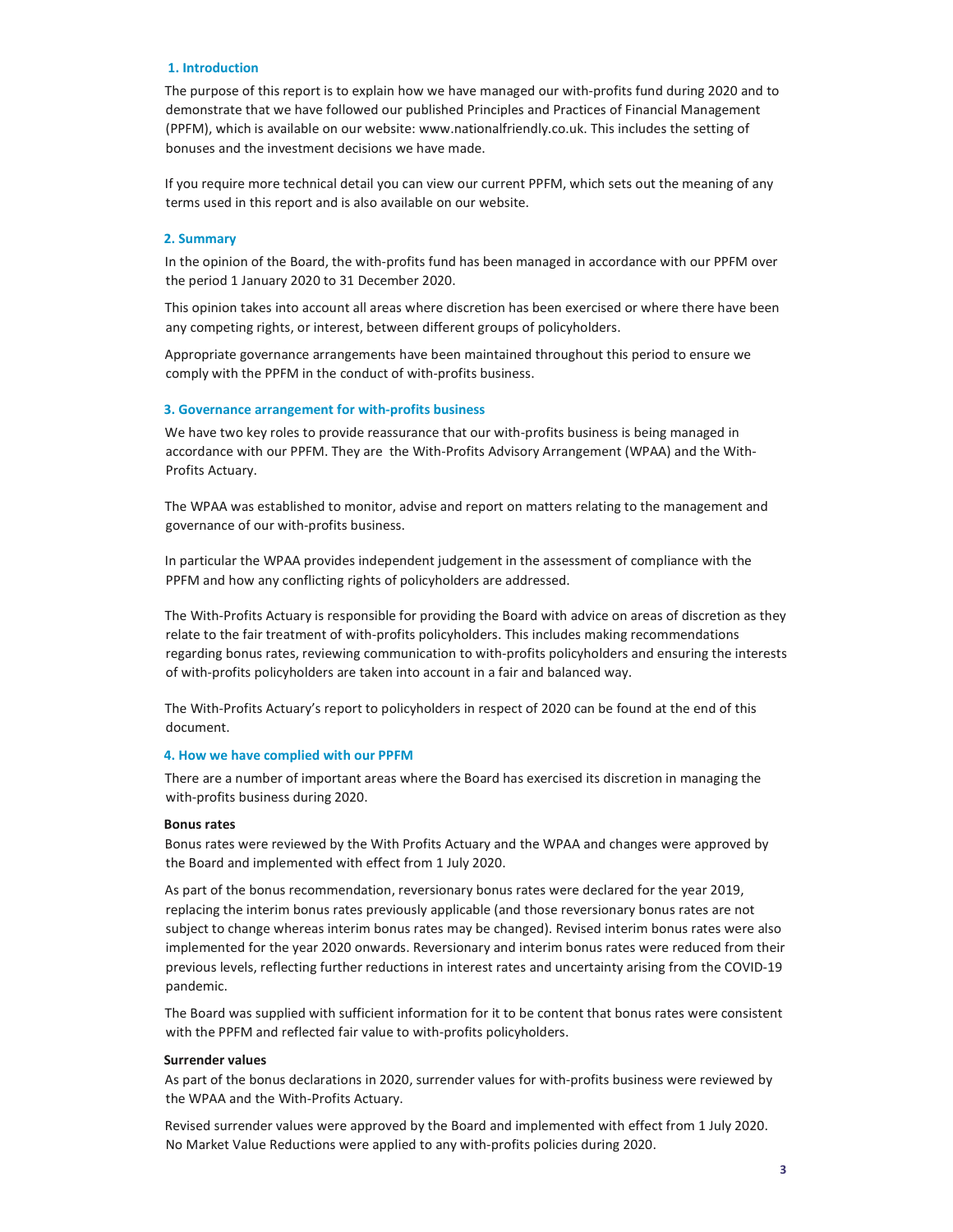#### Investment strategy

The investment strategy for the with-profits fund is monitored regularly, with any changes in strategy being approved by the Investment Committee, a sub-committee of the Board.

In the course of 2020, the Investment Committee has continued to review equity, fixed interest and property holdings where appropriate for potential disposal and to assess reinvestment opportunities in order to create value from this fund.

#### Inherited estate

The with-profits fund contains an amount of money over and above the amount expected to be paid to existing policyholders. This is known as the inherited estate.

The inherited estate provides working capital to cover statutory solvency requirements and to support current and future business. The inherited estate is currently defined as the Society's "own funds" determined in accordance with the PRA Rulebook. The target range for the inherited estate is currently defined as between 200% and 300% of the Society's "solvency capital requirement" determined in accordance with the PRA Rulebook.

During 2020 the inherited estate was below 200% of the Society's solvency capital requirement. However, the Board are looking to review this measure in line with their risk appetite and capital management plan.

#### Charges and expenses

Charges to the with-profits fund and the way these are apportioned to products are reviewed on a regular basis. During 2020 charges made to the with-profits fund were in accordance with the PPFM and reflected the charges advised to policyholders in relevant disclosure material. Expenses in excess of these charges were borne by the inherited estate during 2020, with the exception of the cost of providing benefit guarantees. This cost was borne by the with-profits policyholders in accordance with the PPFM when the inherited estate is below the target range described in the previous section. This cost was borne by the with-profits policyholders throughout 2020.

#### Arrangements for new business

When setting the planned levels of new sales, there is a requirement to ensure there is sufficient capital available to the with-profits fund to support new sales, without adversely affecting the expectations of existing with-profits policyholders. In addition, new business should be transacted only if it is expected to be beneficial to the with-profits policyholders. The Board had considered this and believe that this requirement was met.

#### Equity between different groups of with-profits policyholders

Different groups of with-profits policyholders have potentially competing or conflicting interests, such as holders of:

- **different products** policies of different sizes or policy terms policies with different entry
- $\blacksquare$  dates, maturity dates or dates of birth policies claiming for different reasons (e.g. maturity,
- **d** death, surrender) policies exercising different policy options, who could receive different
- **benefits relative to each other**
- **depending on how discretion is exercised.**

The main area in which judgement is required in balancing the interests of different groups is with regard to the smoothing of policy benefits and the way in which policies are grouped when determining payouts. The approach taken to smoothing and grouping is described in the PPFM and was applied in determining payouts in 2020.

#### Changes to the PPFM and communications to policyholders

A number of changes were made to the PPFM in 2020 to clarify some of the practices described.

The PPFM is available on our website: www.nationalfriendly.co.uk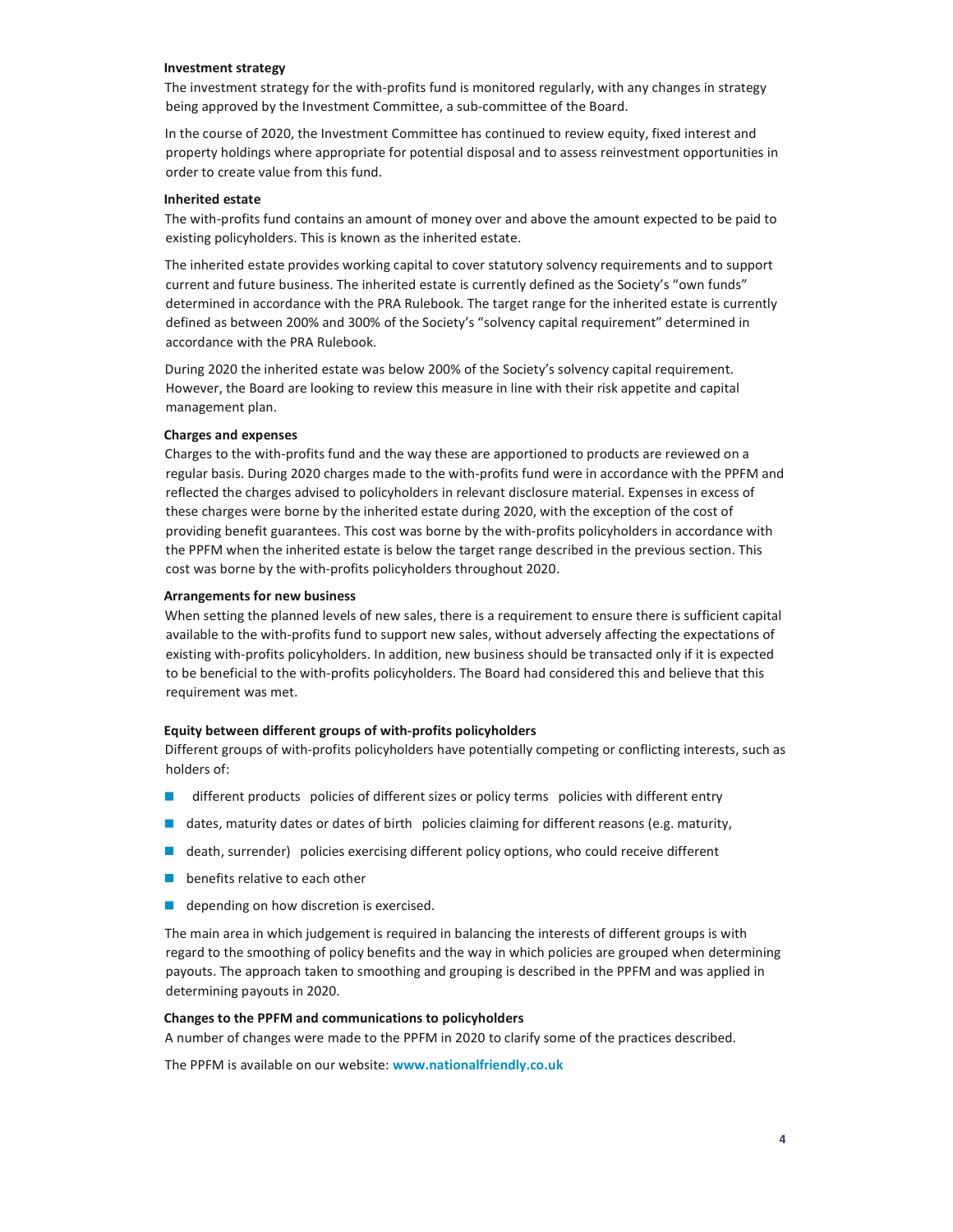#### 5. Conclusion

During the period covered by this report (the calendar year 2020), the Board and the WPAA are satisfied that the Society has complied with its PPFM.

#### 6. Report from the With-Profits Actuary

As With-Profits Actuary to the Society, I am required to report to the with-profits policyholders on whether, in my opinion, the with-profits business of National Friendly has been managed over the year in a way that takes their interests into account in a reasonable and proportionate manner.

Policyholders should not rely solely on the information contained in this report when making financial decisions and this report does not represent financial advice.

I can confirm that, throughout 2020, I have had full access to the actuarial team and the Board of National Friendly to ensure that I have been informed and consulted on all important matters relating to the transaction of with-profits business. In addition, in preparing this report, I have taken account of the rules of the Financial Conduct Authority, the relevant standards published by the Financial Reporting Council and the Practice Standards of the Actuarial Profession.

In my opinion, the annual report by National Friendly to its with-profits policyholders, and the discretion exercised by National Friendly in respect of 2020, has taken the interests of its with-profits policyholders into account in a reasonable and proportionate manner.

I believe that the Society has complied appropriately with the requirements of its Principles and Practices of Financial Management. I also consider that the Society has paid due regard to the information needs of its members.

Sally Butters, FIA With-Profits Actuary to National Friendly 20 May 2021